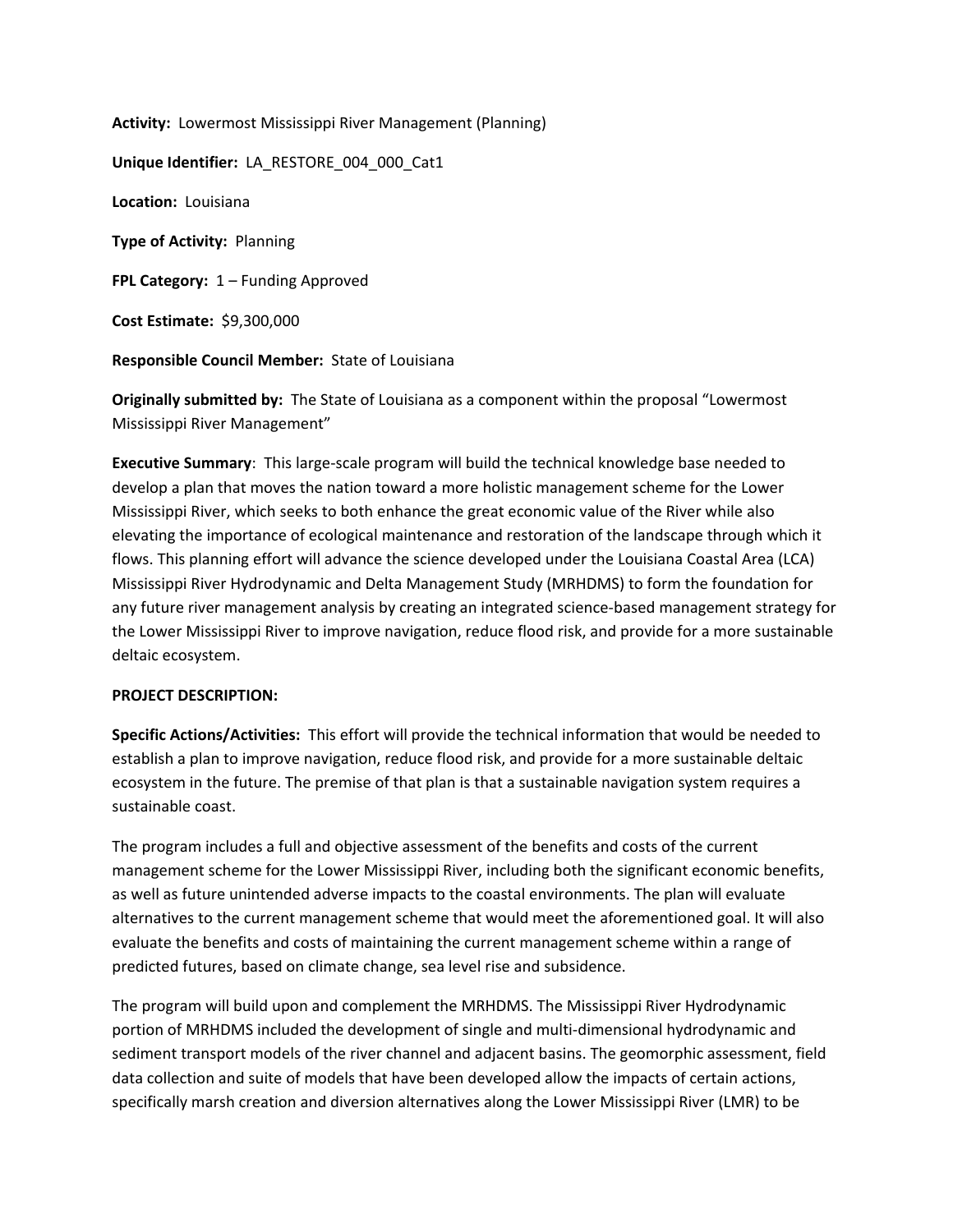evaluated within the Delta Management study. The MRHDMS was funded as a large-scale, long-term study to inform ecosystem restoration, and as such, navigation and flood control studies have not been fully incorporated. The MRHDMS models have been developed to analyze large-scale ecosystem restoration projects associated with the current alignment of the Mississippi River. These models need to be adapted to adequately inform decisions for future river management analysis that includes other channel alignments and management strategies.

The preliminary formulation of the program includes five technical elements and a program management component. These elements are: 1) Extended applications of the Mississippi River Hydrodynamic Modeling Tools; 2) Subsidence Investigations; 3) The Impacts of Coastal Features on Storm Surge; 4) Genesis, Stability and Fate of Subaqueous Lateral Bars; and 5) Dredged Material Management. The State of Louisiana (State), the research team at the Water Institute of the Gulf (WI) and other research partners as appropriate will develop a detailed Scope of Work for each of the technical elements. This program will further develop the science needed to adequately inform decision makers on future LMR management and will include establishing existing and future without project conditions, and developing alternate river management schemes based on numerical modeling tools and other analyses developed under MRHDMS. These management schemes could include alternatives and/or key elements developed during the conduct of the Changing Course competition, as well as any other alternatives that optimize a balance between navigation, flood risk management, and ecosystem restoration. The scope of this program will not include updating existing or developing new environmental compliance documentation associated with the Mississippi River.

Current plans for public engagement include using established CPRA processes for stakeholder involvement and an additional annual opportunity for program update and discussion with key stakeholders such as the navigation sector and non-governmental environmental organizations, as well as the general public at the State of the Coast or similar public forums.

**Deliverables:** This effort will result in the adaptation and application of the MRHDMS models that have been developed to analyze large scale ecosystem restoration projects associated with the current alignment of the Mississippi River to adequately inform decisions for future river management analysis that includes other channel alignments or management strategies. This will underpin the development of an implementable science-based management scheme for the Lower Mississippi River, geared toward improving navigation, reducing flood risk, and providing for a sustained deltaic ecosystem.

**Ecological Benefits/Outcomes and Metrics:** The program will result in an improved technical knowledge base necessary to develop a plan to enhance ecosystem sustainability in Mississippi River Deltaic Plain without negatively impacting navigation and flood risk management on the Mississippi River.

## **Leveraging or Co-Funding:**

## **Building on prior or other investments:**

 $\triangleright$  This program will build upon investments made for the MRHDMS, as well as information developed for the Louisiana Comprehensive Master Plan for a Sustainable Coast and the Small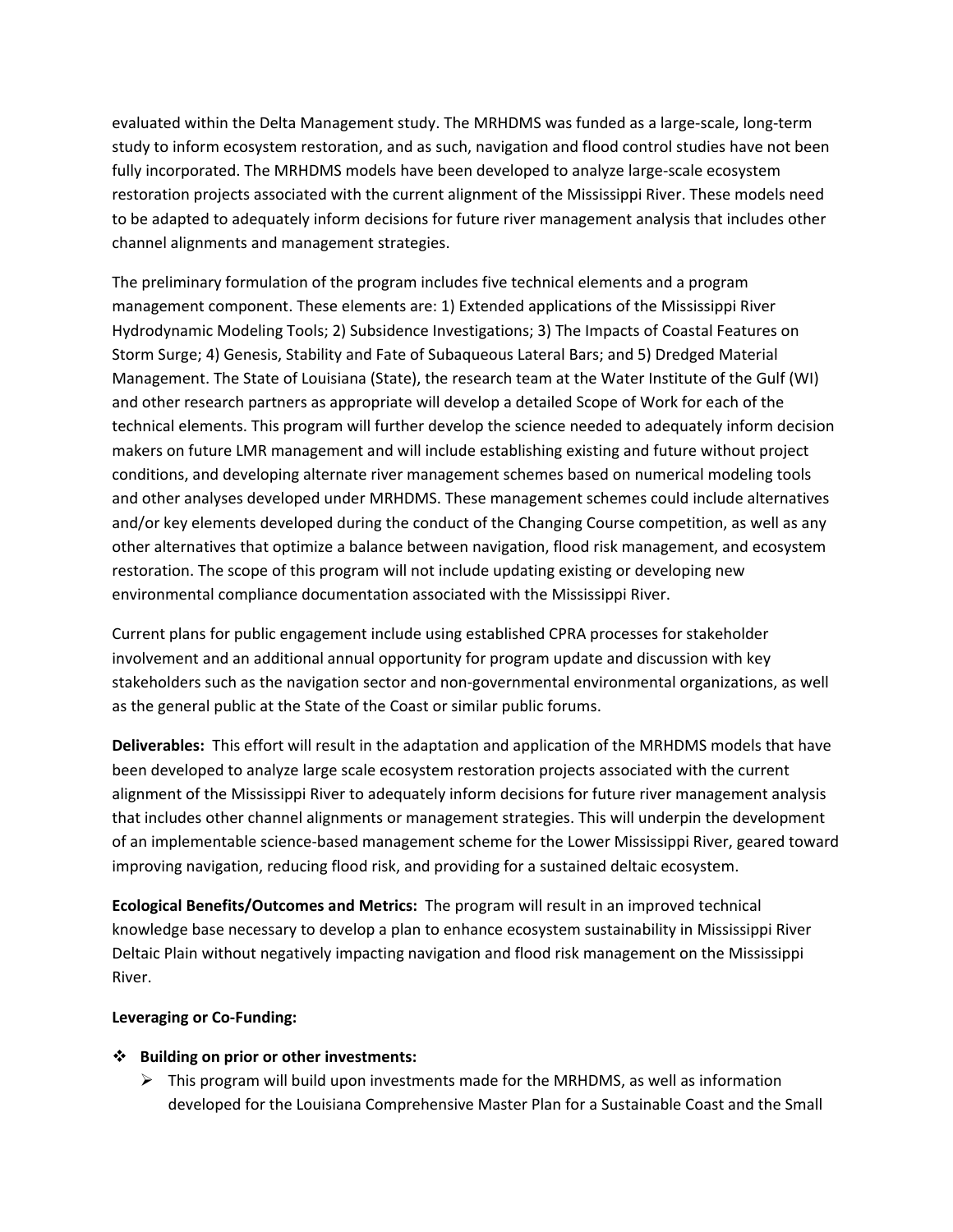Scale Physical Model (SSPM). The State and USACE executed a 50/50 cost share agreement for \$25.4 million for the conduct of the MRHDMS. The MRHDMS includes the refinement of single and multidimensional hydrodynamic and sediment transport models of the river channel and adjacent basins that would allow the impacts of certain actions on the Lower Mississippi River (LMR) to be evaluated. The suite of models developed under MRHDMS would be adapted to inform decisions for future river management analysis that include other channel alignments or management strategies. Another related effort is the Small Scale Physical Model project that was funded under the Coastal Impact Assistance Program (CIAP) for \$13,520,000. Therefore in sum, leveraging amounts in the form of building on prior or other investments totals approximately \$38.8 million.

 $\triangleright$  The program will also seek to collaborate with other ongoing Gulf Coast Restoration projects or research funded by oil spill recovery efforts, including other RESTORE Act efforts, as well as activities arising from other funding sources. In specific, contact has been made with Dr. Alex Kolker to discuss any potential coordination of this program with his NOAA RESTORE Act Science Program funded study entitled "The Central Role of the Mississippi River and its Delta in the Oceanography and Ecology of the Gulf of Mexico Large Marine Ecosystem."

**Duration of Activity:** The study effort is estimated to take 3 years.

**Life of Activity:** Not applicable. This is a programmatic technical investigation.

## **RESPONSE TO SCIENCE REVIEWS:**

**Comment:** The original RESTORE proposal for Lowermost Mississippi River Management included a National Environmental Policy Act (NEPA) component. As initially submitted and reviewed, the program endeavored to investigate the adequacy of existing NEPA documentation for navigation and flood risk reduction projects involving the Lowermost Mississippi River, and potentially initiate the formulation of updated Environmental Impact Statements using the new information developed in the planning and analysis component of the program. The critical Science Evaluation comments for this proposal were focused entirely on the NEPA component of the project.

**Response:** At the suggestion of the Council, the original proposal was subsequently modified to remove the NEPA component of the project. The critical comments from the Science Evaluation, while valid for the original proposal, no longer apply to the modified proposal.

**ENVIRONMENTAL COMPLIANCE:** Council approval of funding for this activity will not involve or lead directly to ground-disturbing activities that may have significant effects on the environment individually or cumulatively, nor does it commit the Council to a particular course of action affecting the environment. The Council has considered potential extraordinary circumstances, including potential negative effects to threatened and endangered species, essential fish habitat, Tribal interests and/or historic properties, where applicable, and has determined that no such circumstances apply. Accordingly, the Council has determined that this activity is covered by the Council's National Environmental Policy Act (NEPA) Categorical Exclusion (CE) for planning, research or design activities (Section 4(d)(3) of the Council's NEPA Procedures). The Council's NEPA Procedures and the signed CE